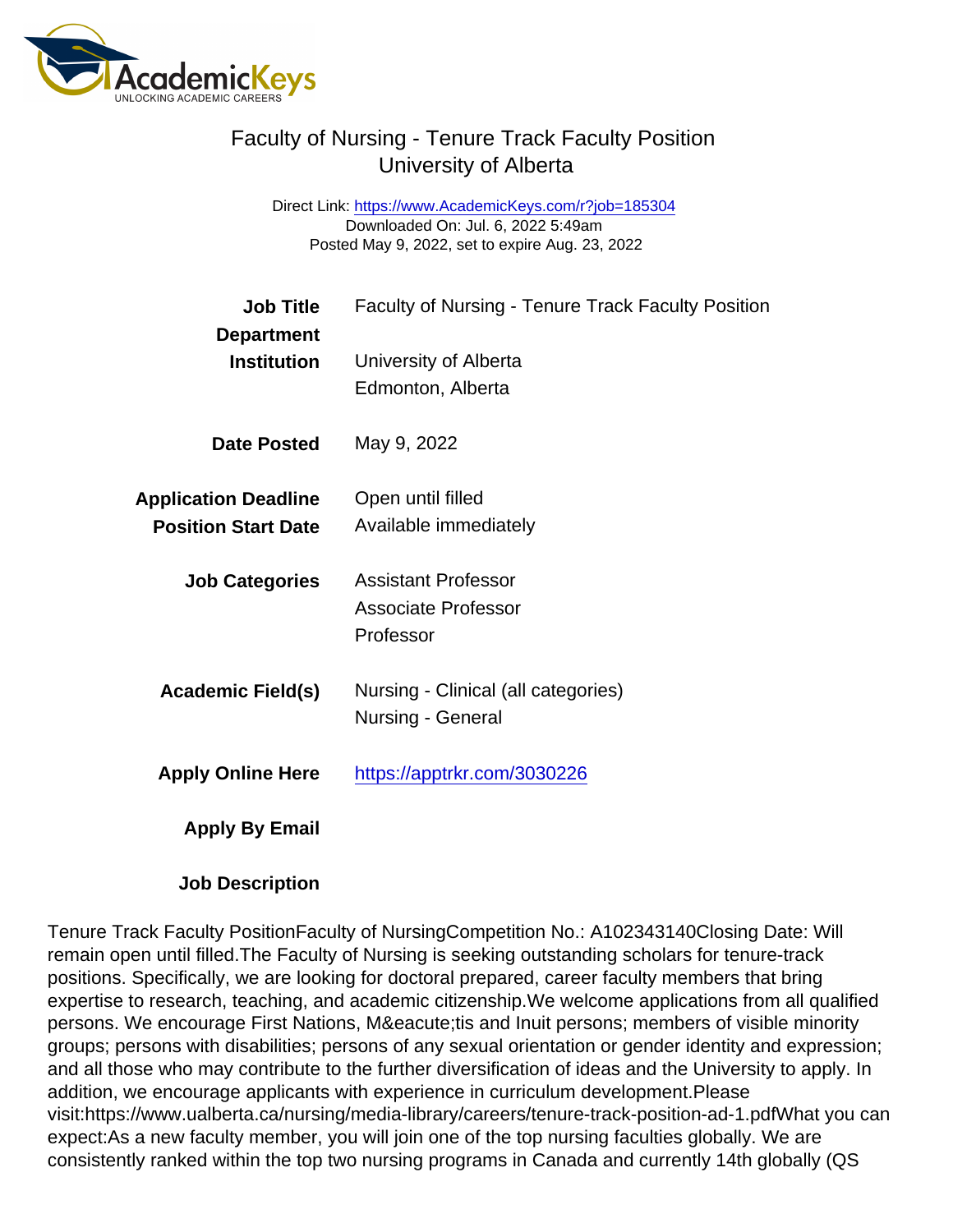## Faculty of Nursing - Tenure Track Faculty Position University of Alberta

Direct Link: <https://www.AcademicKeys.com/r?job=185304> Downloaded On: Jul. 6, 2022 5:49am Posted May 9, 2022, set to expire Aug. 23, 2022

World University Rankings by Subject). As the largest nursing faculty in the country, we are one of only six in Canada to offer a full range of undergraduate and graduate degree programs. Our priorities include:Providing students with exceptional learning opportunities in undergraduate and graduate programs. Maintaining excellence in research through mentorship and support.Enhancing the integration of teaching, research and practice.Infusing global citizenship into all aspects of academic nursing.Fostering Equity, Diversity and Inclusivity (EDI) in teaching, research and practice.Visit us at www.nursing.ualberta.ca to learn more about the Faculty of Nursing.Key Responsibilities:Our Academic Faculty members are scholars active in teaching, research, and service. Incumbents are developing (in Assistant Professor positions) or have established (in Associate or Professor positions) programs of research, supervise graduate students, teach in both the graduate and undergraduate nursing programs, and contribute to Faculty, University, and community service.Teaching (standard allocation of time is 40%)Participates in undergraduate and graduate teaching programs, including classroom teaching, and advising /supervising undergraduate honors and graduate students.Research (standard allocation of time is 40%)Leads a program of research, participates in multidisciplinary research, and the dissemination of results.Service (standard allocation of time is 20%)Provides service to the discipline of Nursing; participates in governance of the University and the Faculty; and disseminates knowledge to the broader arena by making available their expertise and knowledge of the discipline.Qualifications:As a qualified applicant, you hold a PhD, have an identified research focus and demonstrate commitment to teaching excellence. We require the following:PhD in Nursing (or a related discipline).Current registration or eligibility for registration as a nurse with the College and Association of Registered Nurses of Alberta.Evidence of an identified research focus and demonstrated potential for success in peer-reviewed grant applications.Commitment to teaching excellence and supervision of undergraduate honors students, graduate students and Post-Doctoral Fellows.Application Process:If interested, you are invited to submit a letter of interest outlining your research interests, teaching expertise, major contributions, a curriculum vitae, and the names of three referees. Applications are submitted on line via the University of Alberta Careers website: https://www.careers.ualberta.ca/Online applications are accepted until midnight MST of the closing date. All qualified candidates are encouraged to apply; however, Canadians and permanent residents will be given priority.To assist the University in complying with mandatory reporting requirements of the Immigration and Refugee Protection Act (R203(3) (e)), please include the first digit of your Canadian Social Insurance Number in your application. If you do not have a Canadian Social Insurance Number, please indicate this in your application. How to ApplyNote: Online applications are accepted until midnight Mountain Standard Time of the closing date.All qualified candidates are encouraged to apply; however, Canadians and permanent residents will be given priority. If suitable Canadian citizens or permanent residents cannot be found, other individuals will be considered.Copyright 2022 Jobelephant.com Inc. All rights reserved.Posted by the FREE value-added recruitment advertising agency jeid-9682311100814122a73d950e6969953f